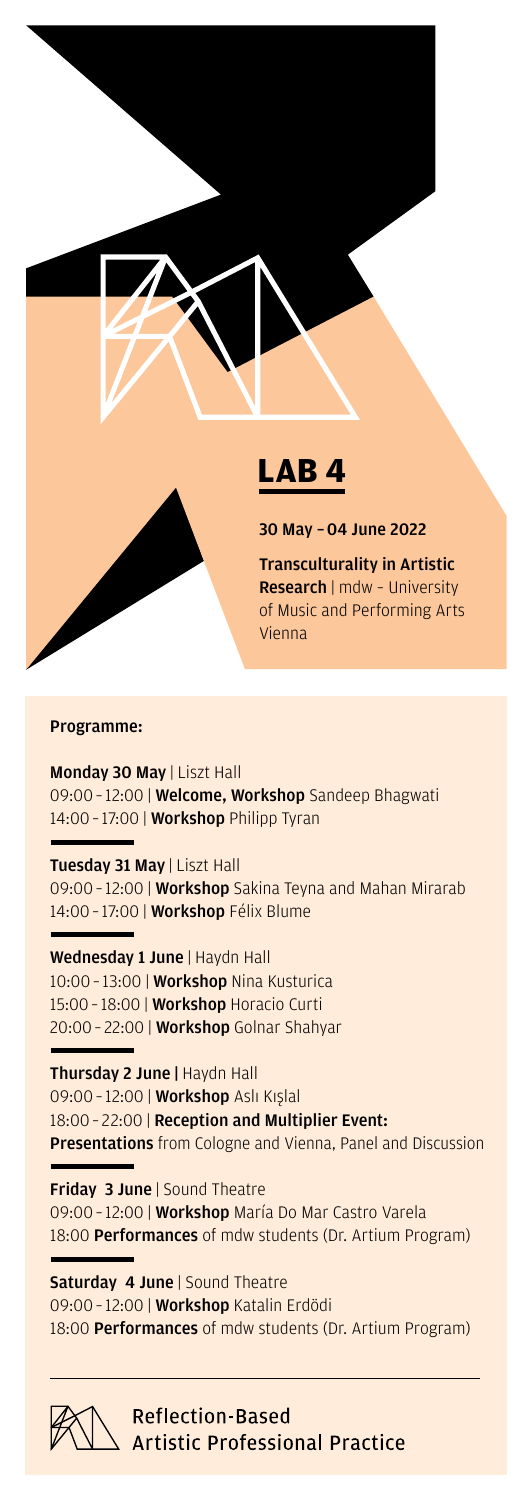

## **LAB 4**

#### Transculturality in Artistic Research

In a globalised (artistic) world we consider western music tradition as one among many traditions. This attitude acknowledges existing hegemonial power relations, but it aims to enhance the ability of the participants to reflect on one's own artistic practice and art-based scientific methods, and to experience them in different social, cultural and artistic contexts. This implies the awareness of multifaceted power-structured conditions of artistic practices. In a postcolonial context the development of diverse reflexive approaches should support students to find, develop, articulate and communicate their own standing. This also contributes to the ability of finding / developing / presenting one's own artistic and professional niche.

The workshops will start with introductory lectures and workshops by experts, from mdw as well as external. The following workshops will create a space for interaction between the participants, who will then develop a transdis-ciplinary and transcultural field-performance – a performance space allowing both, the presentation of autonomous individual artistic contributions and their interaction and fusion – and explore different methodologies of transcultural artistic research. Paradigmatic methods will be identified for further exploration and documented in the web-platform of RAPP Lab.

#### Please note:

The most up to date **corona information** can always be found here: https://www.mdw.ac.at/covid19/

Please check the latest updates regularly and follow the current rules. RAPP Lab 4 will be documented in video through the whole 6 days. By attending the workshops you agree on being part of these videos for non profit documentation and dissemination purposes.

#### Costs:

There is no course fee! The ERASMUS+-programme offers a grant to cover a part of the travel and accommodation costs for the participants in every institution.

#### How do I apply?

To encourage an intensive working environment this workshops can accommodate only a limited number of participants, who will be selected by their institutions.

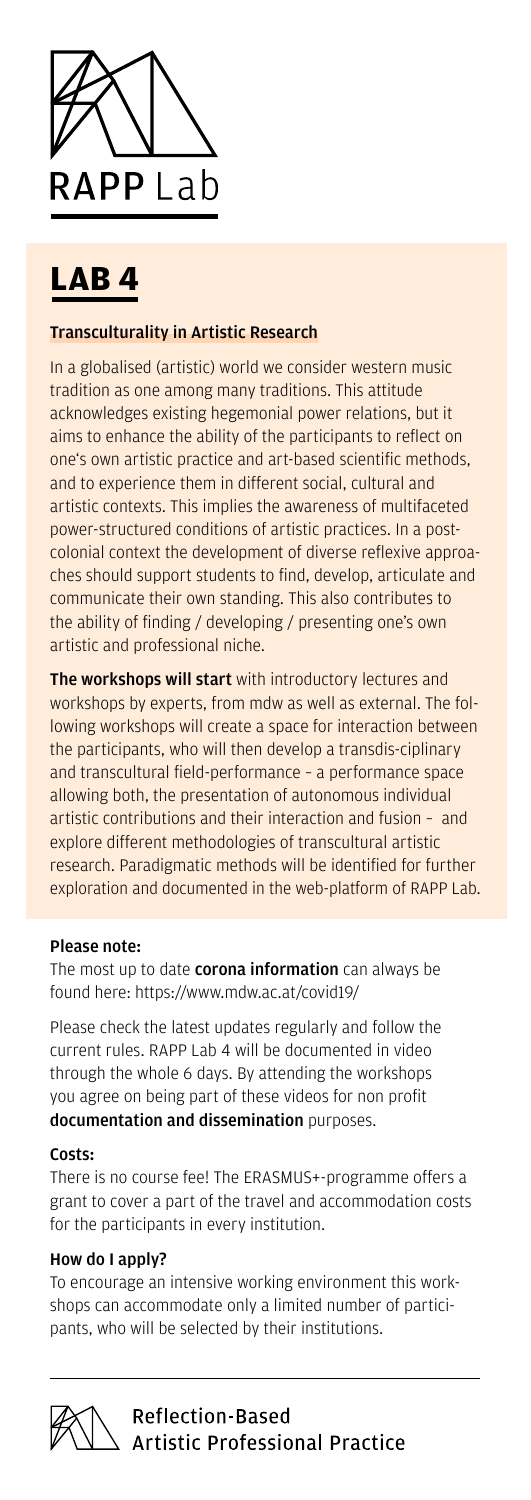

Please apply by uploading one single PDF-File until 25th April 2022. This file should include:

- a full CV with all your contact information and the name of your institution
- a brief description of your current research interests Please name this file with your name and the city name of your institution (Name\_Surname\_Cologne/Ghent/ Oslo/Rome/Tallinn/Vienna)

#### Upload-Link

https://hfmt-koeln.sciebo.de/s/UZqxQUZ5BItgQ21

#### You need help or further information?

Please contact: rapplab@hfmt-koeln.de or your RAPPLab responsible in your institution.

The creation of these resources has been (partially) funded by the ERASMUS+ grant program of the European Union under grant no. 2020-1-DE01-KA203-005662. Neither the European Commission nor the project's national funding agency DAAD

are responsible for the content or liable for any losses or damage resulting of the use

of these resources.

#### event addresses:

Haydn Hall, Campus, Anton-von-Webern-Platz 1, 1030 Wien Liszt Hall, Lothringer Straße 18, 1030 Wien **Sound Theatre, Future Art Lab, Campus,** Anton-von-Webern-Platz 1, 1030 Wien

Information https://www.rapplab.eu/labs/lab4

Contact hindler-d@mdw.ac.at and rapplab@hfmt-koeln.de

mdw – University of Music and Performing Arts Vienna Artistic Research Center Anton-von-Webern-Platz 1, 1030 Wien Tel: +43 (1) 711 55-2105 / https://www.mdw.ac.at/ar\_center

The creation of these resources has been (partially) funded by the ERASMUS+ grant program of the European Union under grant no. 2020-1-DE01-KA203-005662.

Neither the European Commission nor the project's national funding agency DAAD are responsible for the content or liable for any losses or damage resulting of the use of these resources.



universität<br>für musik und<br>darstellende<br>kunst wien



Co-funded by the<br>Erasmus+ Programme<br>of the European Union



**Reflection-Based Artistic Professional Practice**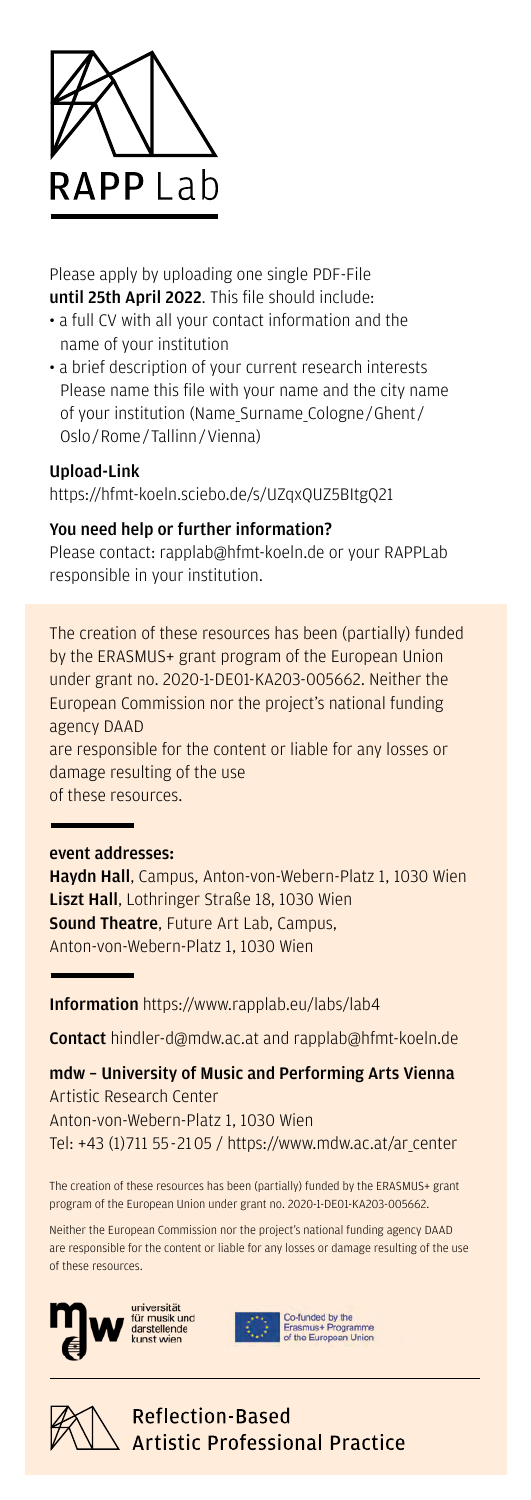

### **LAB 4**

30 May – 04 Juni 2022

**Transculturality** 

in Artistic Research

mdw – University of Music and Performing Arts Vienna



universität für musik und darstellende nst wien

**Reflection Based Artistic Professional Practice**